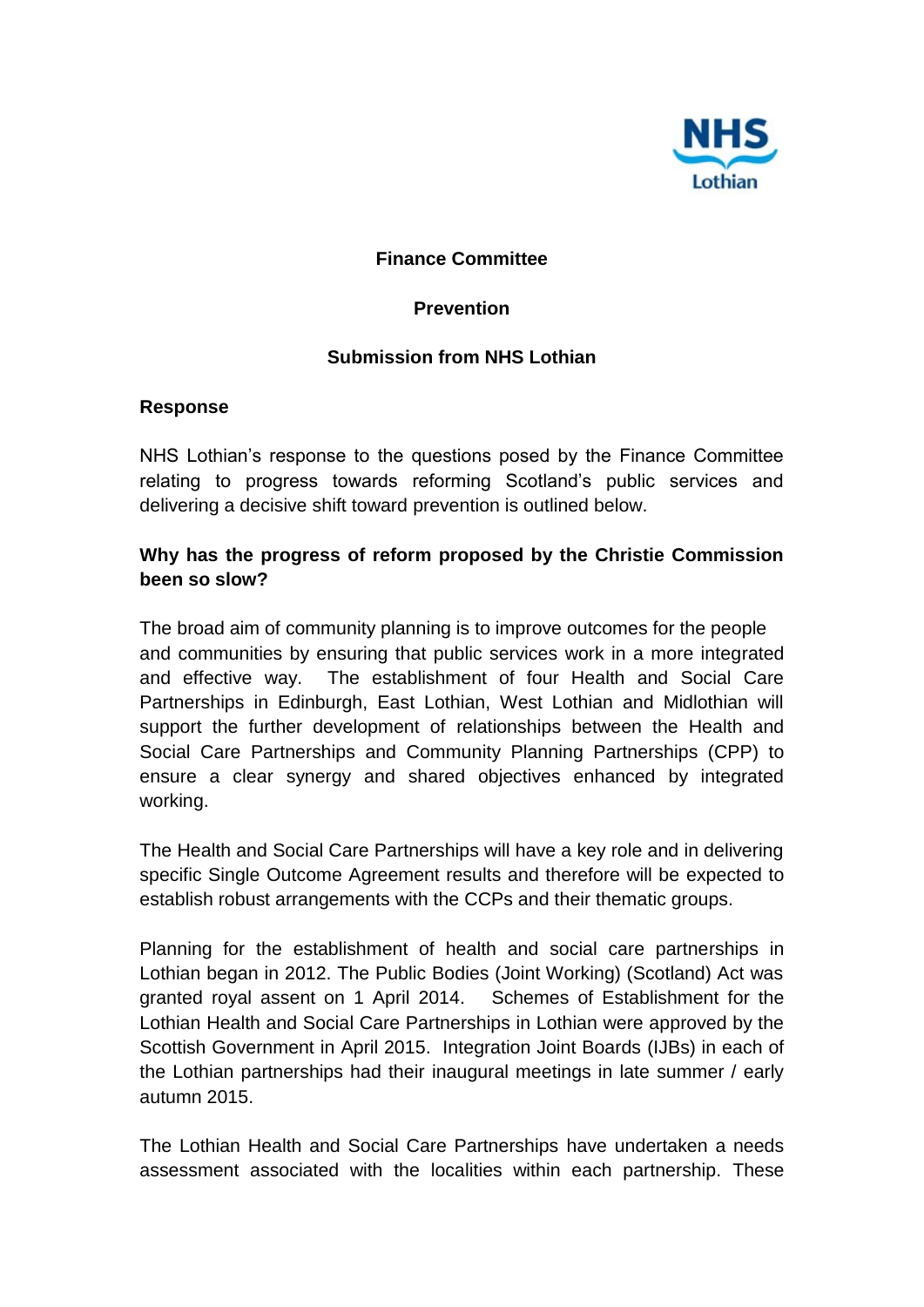needs assessments have been used to inform the development of the partnerships strategic plans which are subject to a period of public consultation within partnership localities. The partnership strategic plans outline priorities relating to many of the Christie Commission recommendations such as:

- Working closely with individuals and communities to understand their needs, maximise talents and resources, support self reliance and build resilience
- Design of effective services designed with and for people and communities.
- Maximising the use of resources
- Prioritising preventative measures to reduce demand and lessen inequalities
- Deliver integrated services that deliver results

# **What are the main barriers to change and how do we address them in order to accelerate the rate of progress?**

The Scottish Government's Public Service reform agenda is based upon the 'Four Pillars' of Reform – Place, Prevention, Performance and People. This agenda proposes a new relationship between citizens and public services in which communities and individuals are empowered to take a real stake in the planning and delivery of public services in a way which best meets local need and priorities. NHS Lothian and the Lothian Health and Social Care Partnerships intend that the health and care needs of each locality will be the major driver for shaping the way in which services and resources are planned and delivered, working with local stakeholders and communities ensuring continued and active consultation and engagement through the partnership localities.

NHS Lothian is represented and contributes at different levels within each Community Planning Partnership (CCP) but has recognised support and commitment to community planning can be improved and has taken steps to address this.

A crucial link between NHS Lothian and the CCPs are the Joint Directors of Health and Social Care in each Local Authority area. In September 2014, NHS Lothian reviewed executive director representation on the CPPs as outlined below, these executive leads are also supported by a senior manager.

| CPP | NHS Lothian Executive Representative |
|-----|--------------------------------------|
|-----|--------------------------------------|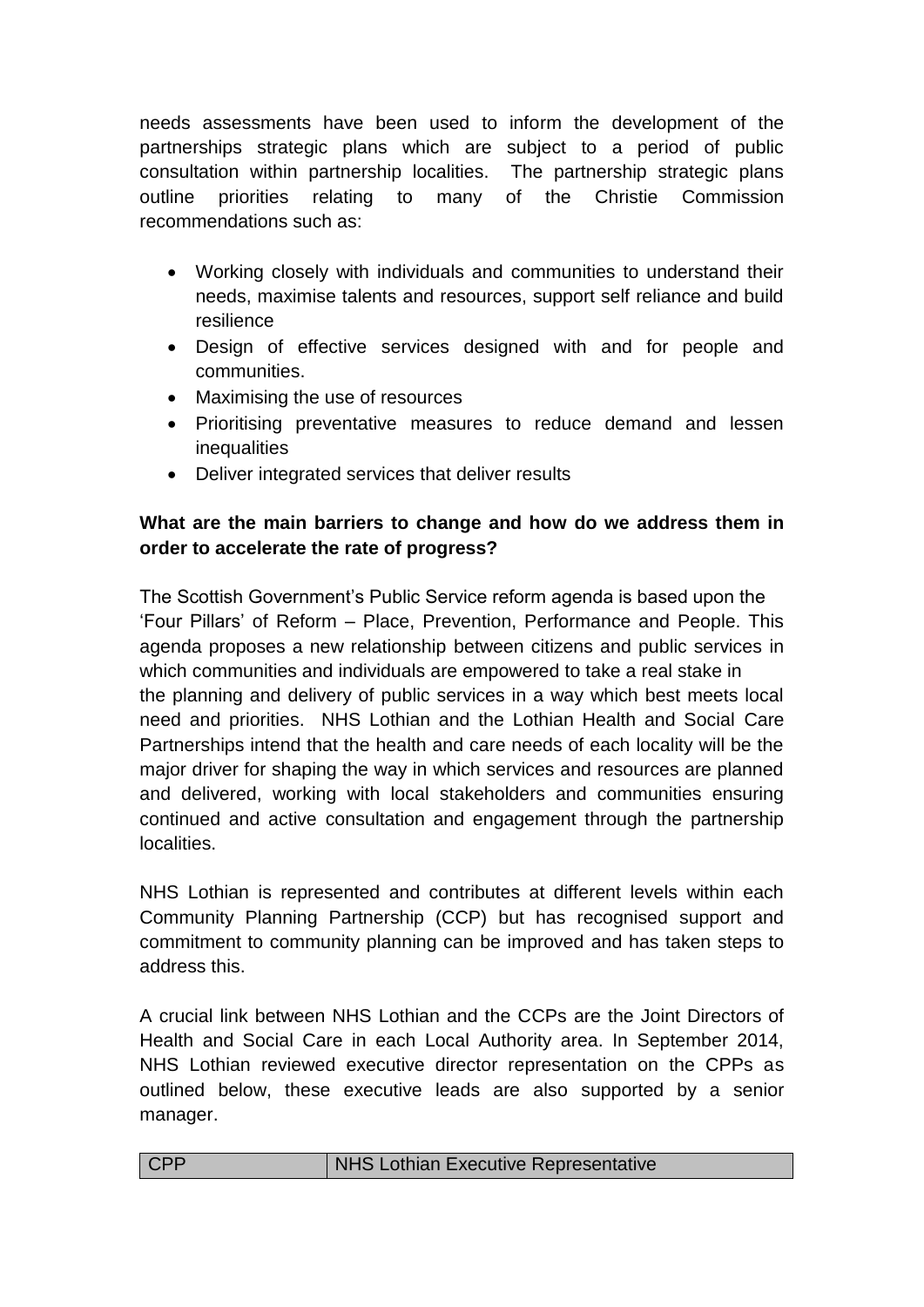| Edinburgh    | <b>Chief Executive</b>                          |
|--------------|-------------------------------------------------|
| East Lothian | Director of Finance                             |
| Midlothian   | Director of Strategic Planning, Performance and |
|              | Information                                     |
| West Lothian | Director of Public Health                       |

The Joint Directors of Health and Social Care also attend the CPP.

In January 2015, the NHS Lothian Director of Strategic Planning, Performance and Information and the Director for Midlothian Health and Social Care co-hosted a multiagency workshop to explore how to strengthen NHS Lothian's engagement in community planning. The main themes that emerged from this event were:

• NHS Lothian has committed well to the thematic groups of the CPPs but attendance at the CPP has been mixed and it is sometimes felt by other partners that senior NHS staff attend these meetings because they have to be there rather than they want to be there.

There is some concern the focus on integration of health and social care will distract senior NHS staff away from the wider remit of the Community Planning Partnership.

There was a consensus that NHS Lothian should be actively involved in the CPP post-integration. There is a risk that the IJBs will lead to NHS Lothian becoming less involved in the CPPs because the strategic planning of the NHS services the CPP will be most interested in influencing will be led by the IJB. But the IJB will not have a strategic responsibility for children's services. Also, because NHS Lothian will continue to employ staff and be responsible for the operational delivery of most health services for these two reasons it is important that NHS Lothian is actively involved in community planning

All partner agencies need to avoid the risk that their input is restricted to attending meetings and not contributing with meaning or commitment and not sustaining that commitment. For CPPs to work they need agencies to commit for the long term and engage in the issues of CPP.

• CPP core business should be prevention and activity that spans more than one partner. The public sector financial situation has led to organisations prioritising financial balance ahead of investment in preventative activity. The CPP needs to counter this tendency and partners need to hold each other to account on preventative activity.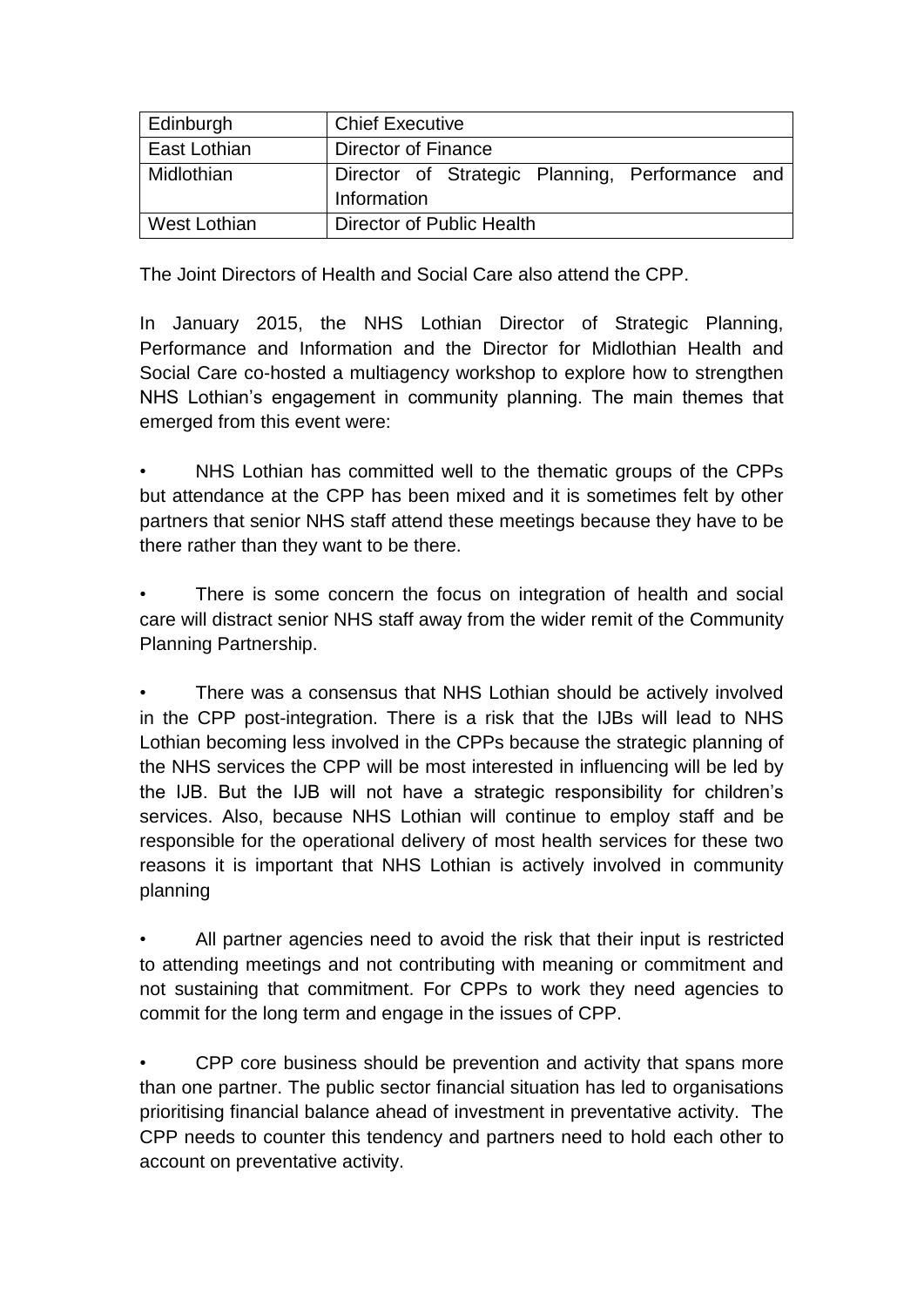NHS Lothian will work internally and with partner organisations in the CPPs to respond to these themes. There is an opportunity for improving NHS Lothian's commitment to community planning which will be led by NHS Lothian working within the CPPs.

## **How do we ensure that the necessary culture change and greater levels of integration takes place?**

Partnerships should support the development of a culture of staff from all sectors working together as part of a whole, joined-up system. The move towards more joint services will require staff from different organisations learning to work together and support must be provided to ensure these changes are successful.

Cultural change will need to be supported through organisational development and increasing emphasis on supporting self-management and self-directed support, however this will require all staff to embrace a philosophy of working in genuine partnership with service users, patients and carers.

Good progress has been made in enabling staff to become more outcome focused in providing care packages and this shift toward a more personalised approach is reflected in the delivery of health services.

NHS Lothian's Strategic Plan, Our Health, Our Care, Our Future 2015 – 2024 outlines our personalised approach to working with individuals through the House of Care which provides a framework to facilitate delivery of the four principles of person-centeredness: affording dignity, respect and compassion; being enabling; offering personalised care and support; offering coordinated care and support



Since October 2014, a Lothian House of Care collaboration has been formed with a multi-sectorial core group (health, social care and third sector). Working closely with the Quality Improvement Department, the core group are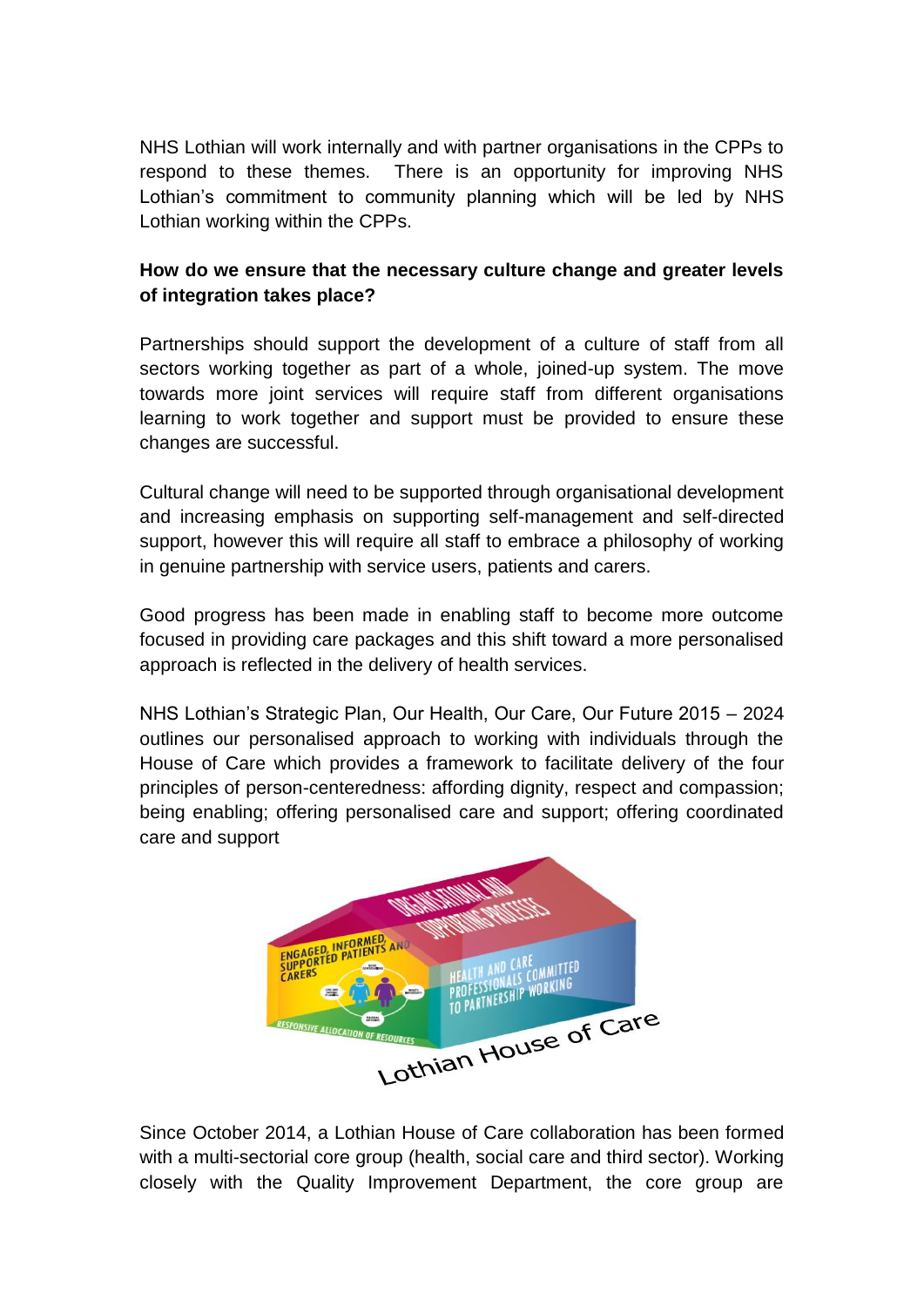identifying sites and services interested in early adoption of the House of Care approach. Initially the sites will be general practices, with patients who would benefit from the House of Care approach being identified by the primary care team. The approach would then be facilitated by providing access to a range of development tools, training, and resources for both patients and professionals. Improvement methodology will allow ongoing learning from these initial sites and facilitate spread and sustainability.

To ensure a consistent message, it is proposed that the person centred care programme for Health and Social Care be integrated into the Lothian House of Care Collaboration as its key aims are aligned with the national Person Centred Health and Care Collaborative.

In addition to the above, through the process of integration of health and social care the Scottish Government made monies available to support the organisational development that would be required. Localised programmes of support where created but pan Lothian work was also undertaken to ensure that there was cross IJB development at the same time as it is important the four Lothian partnerships with NHS Lothian develop a culture of true joint working. Part of which is cultural and behavioural change.

### **How do we create a culture of innovation?**

By using our greatest asset, the staff of NHS Lothian to identify new ways of undertaking the tasks that they and their colleagues perform on a daily basis in order to improve the outcomes for patients and their families. As part of this approach, encouraging staff to continually ask:

"What did I do today that could be done differently tomorrow more effectively and with a better experience for patients, myself and my colleagues."

This will be supported by an organisational structure and innovation methodology that enables staff to share and then progress their proposed innovative solutions.

In addition to this NHS Lothian will also be active in encouraging and supporting patients, their families, GPs, our other statutory authority partners, the third sector, academia and locally positioned industry partners to also come forward with innovative solutions they would like considered.

One approach NHS Lothian will be taking to achieve this, will be the launch of its two way interactive innovation website, through which challenges that currently exist to the effective, safe and efficient provision of healthcare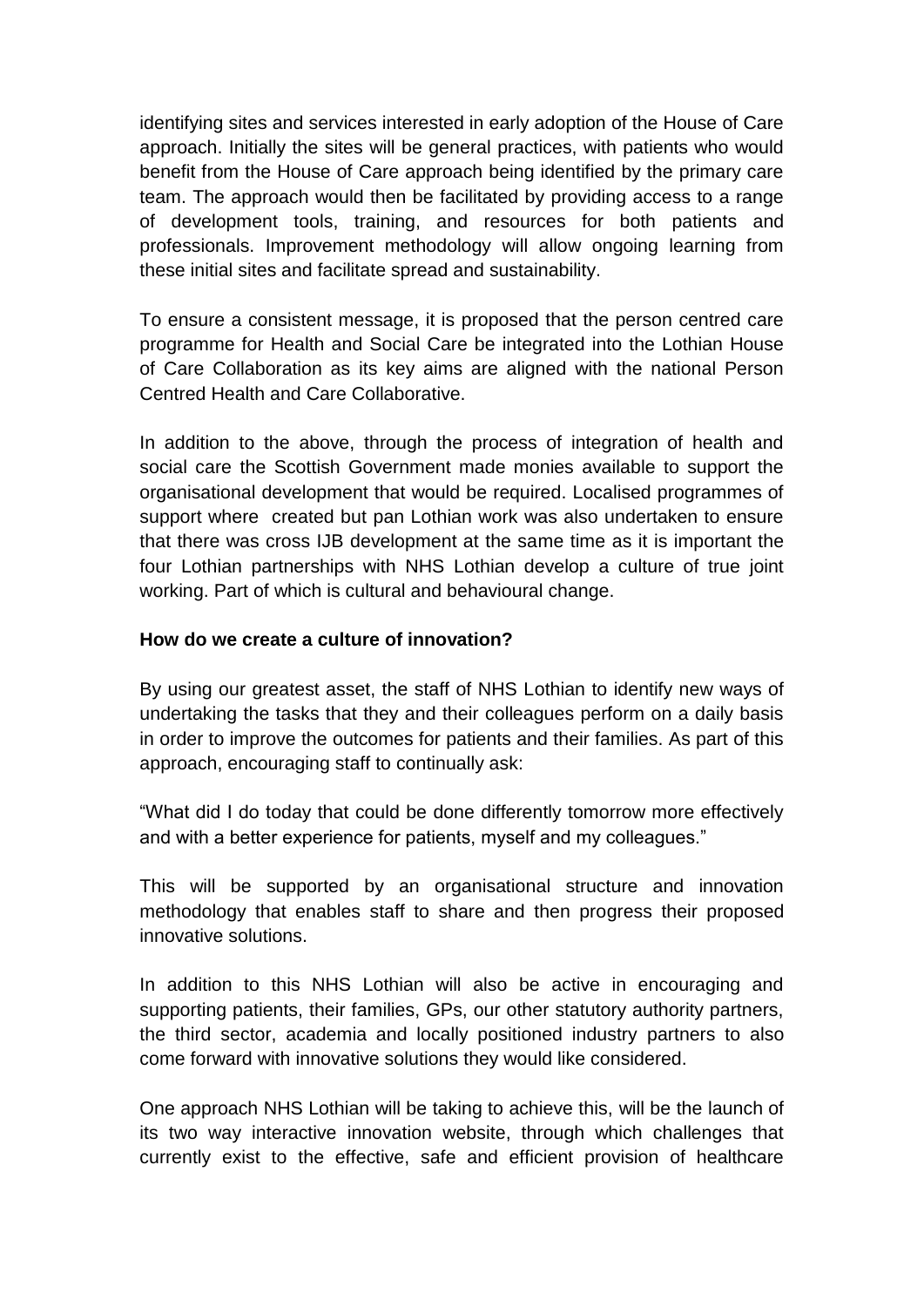services will be posted as opportunities for stakeholders to engage with us in developing innovative solutions to overcome these.

# **What opportunities does digital technology provide in reforming the delivery of public services towards prevention?**

Digital technology provides an exciting opportunity to create cost effective and safe platforms through which to engage with citizens in providing them with easily accessible information about healthcare conditions, the lifestyle changes and choices they require to adopt to avoid preventable ill health and combined with that the tools that allow them to record the changes they are taking for remote assessment and review by health and social care professionals.

An example of this is the current innovation call that is out to public services and digital industry partners to submit bids for collaborations to develop accessible digital tools to better inform people with Type 1 diabetes about their condition, and with that how they can then go on to better self-manage their condition.

Whilst not everyone can readily or easily access digital technology, the freeing up of public service resource from having to support those that can adopt and maximise the benefits from digital technology, can then be better targeted to those who either need some support to become "digital natives", or to enhance traditional non-digital approaches that will still best serve these individuals particular needs.

# **How should community planning be developed to support service integration and the focus on prevention?**

There is much work already underway within NHS Lothian and the health and social care partnerships and the development of more localised needs assessments and strategic plans will ensure that this is addressed right down to neighbourhood level. These plans are already being discussed within the CPP forums to ensure that there is an alignment of thinking and in the formalisation of plans. This includes work from childhood through the 'Getting it Right for Every Child' agenda through to end of life care and with a focus on safety and quality.

There is still work to do on the 'prevention' agenda but again the alignment of planning and strategic plans should be a better way of all stakeholders supporting one agenda rather than what might appear to be at times, competing agendas.